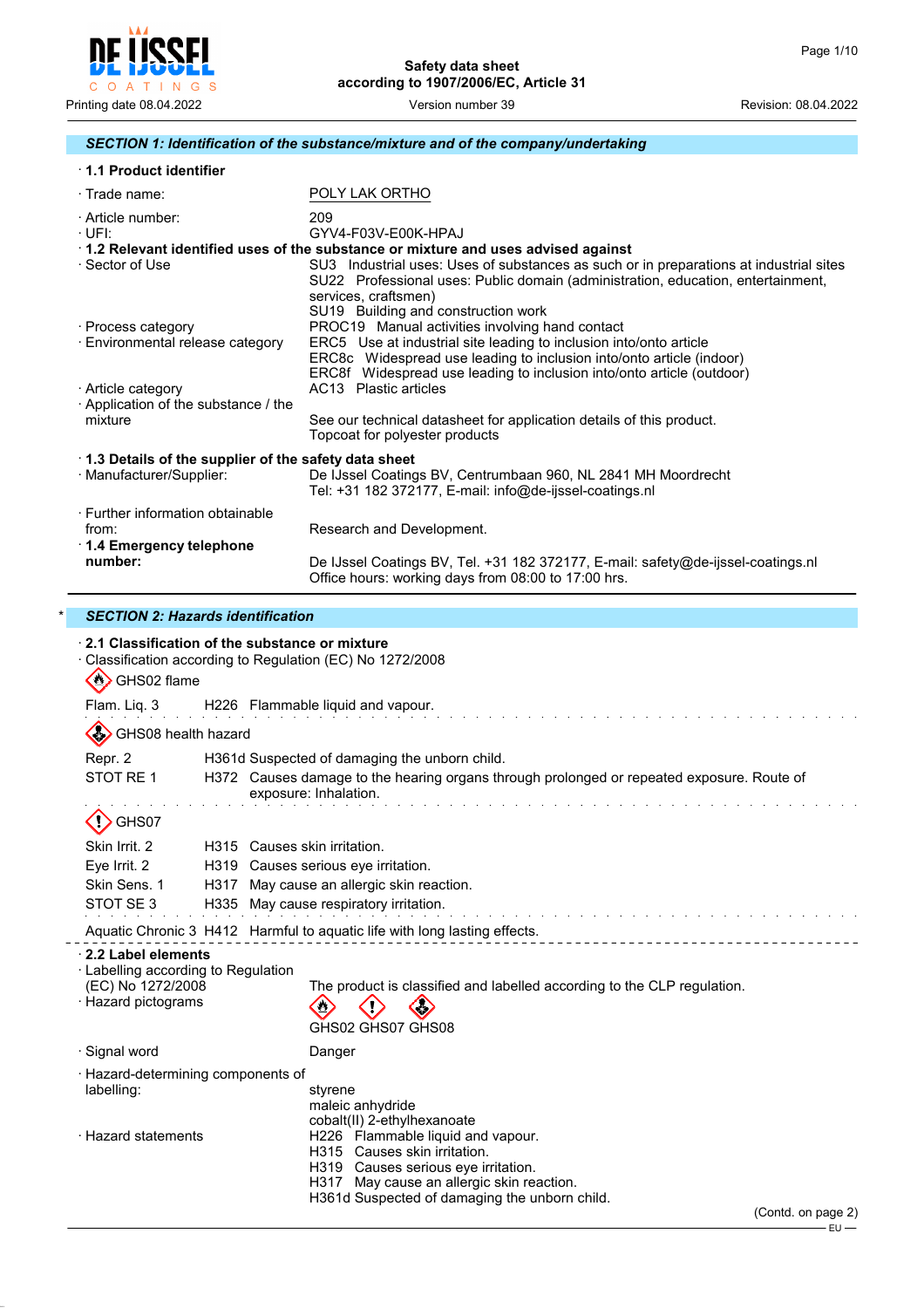

**Trade name: POLY LAK ORTHO**

|                                      | (Contd. of page 1)                                                                                                                                 |
|--------------------------------------|----------------------------------------------------------------------------------------------------------------------------------------------------|
|                                      | H335 May cause respiratory irritation.                                                                                                             |
|                                      | H372 Causes damage to the hearing organs through prolonged or repeated exposure.<br>Route of exposure: Inhalation.                                 |
|                                      | H412 Harmful to aguatic life with long lasting effects.                                                                                            |
| · Precautionary statements<br>P210   | Keep away from heat, hot surfaces, sparks, open flames and other<br>ignition sources. No smoking.                                                  |
| P <sub>260</sub>                     | Do not breathe dust/fume/gas/mist/vapours/spray.                                                                                                   |
|                                      | P303+P361+P353 IF ON SKIN (or hair): Take off immediately all contaminated clothing.<br>Rinse skin with water [or shower].                         |
|                                      | P305+P351+P338 IF IN EYES: Rinse cautiously with water for several minutes.<br>Remove contact lenses, if present and easy to do. Continue rinsing. |
| P405                                 | Store locked up.                                                                                                                                   |
| P501                                 | Dispose of contents/container in accordance with local/regional/<br>national/international regulations.                                            |
| · Additional information:            | EUH211 Warning! Hazardous respirable droplets may be formed when sprayed. Do not<br>breathe spray or mist.                                         |
| 2.3 Other hazards                    |                                                                                                                                                    |
| · Results of PBT and vPvB assessment |                                                                                                                                                    |
| $\cdot$ PBT:                         | Not applicable.                                                                                                                                    |
| $\cdot$ vPvB:                        | Not applicable.                                                                                                                                    |

# *SECTION 3: Composition/information on ingredients*

# · **3.2 Chemical characterisation: Mixtures**

Mixture of substances listed below with nonhazardous additions.

| · Dangerous components:                                                                         |                                                                                                                                                                                                                                      |               |
|-------------------------------------------------------------------------------------------------|--------------------------------------------------------------------------------------------------------------------------------------------------------------------------------------------------------------------------------------|---------------|
| CAS: 100-42-5<br>Reg.nr.: 01-2119457861-32                                                      | styrene<br>EINECS: 202-851-5<br>Index number: 601-026-00-0 (4) Acute Tox. 4, H332; Skin Irrit. 2, H3615; Eye Irrit. 2, H319; STOT SE 3, H335;<br>Aquatic Chronic 3, H412                                                             | $25 - 50%$    |
| CAS: 13463-67-7<br>EINECS: 236-675-5<br>Index number: 022-006-00-2<br>Reg.nr.: 01-2119489379-17 | titanium dioxide<br><b>◆ Carc. 2, H351</b>                                                                                                                                                                                           | $10 - 25%$    |
| CAS: 136-52-7<br>EINECS: 205-250-6                                                              | cobalt(II) 2-ethylhexanoate<br>Repr. 1A, H360Fd; 4 Aquatic Acute 1, H400; 4 Eye Irrit. 2, H319; Skin<br>Reg.nr.: 01-21195-24678-29 Sens. 1A, H317; Aquatic Chronic 3, H412                                                           | $0.1 - 0.5\%$ |
| CAS: 108-31-6<br>EINECS: 203-571-6<br>Index number: 607-096-00-9<br>Reg.nr.: 01-2119472428-31   | maleic anhydride<br>$\circledast$ Resp. Sens. 1, H334; STOT RE 1, H372; $\circledast$ Skin Corr. 1B, H314; $\circledast$ Acute<br>Tox. 4, H302; Skin Sens. 1, H317<br>Specific concentration limit: Skin Sens. 1A; H317: C ≥ 0.001 % | $0.1 - 0.5\%$ |
| · Additional information:                                                                       | For the wording of the listed hazard phrases refer to section 16.                                                                                                                                                                    |               |

#### *SECTION 4: First aid measures*

| 4.1 Description of first aid measures                            |                                                                                                                                      |
|------------------------------------------------------------------|--------------------------------------------------------------------------------------------------------------------------------------|
| · General information:                                           | Immediately remove any clothing soiled by the product.                                                                               |
|                                                                  | Symptoms of poisoning may even occur after several hours; therefore medical<br>observation for at least 48 hours after the accident. |
| · After inhalation:                                              | Supply fresh air and to be sure call for a doctor.                                                                                   |
|                                                                  | In case of unconsciousness place patient stably in side position for transportation.                                                 |
| · After skin contact:                                            | Immediately wash with water and soap and rinse thoroughly.                                                                           |
| After eye contact:                                               | Rinse opened eye for several minutes under running water. If symptoms persist, consult<br>a doctor.                                  |
| · After swallowing:                                              | If symptoms persist consult doctor.                                                                                                  |
| 4.2 Most important symptoms<br>and effects, both acute and       |                                                                                                                                      |
| delayed                                                          | No further relevant information available.                                                                                           |
| 4.3 Indication of any immediate<br>medical attention and special |                                                                                                                                      |
| treatment needed                                                 | No further relevant information available.                                                                                           |
|                                                                  | $(Constant \cap A)$                                                                                                                  |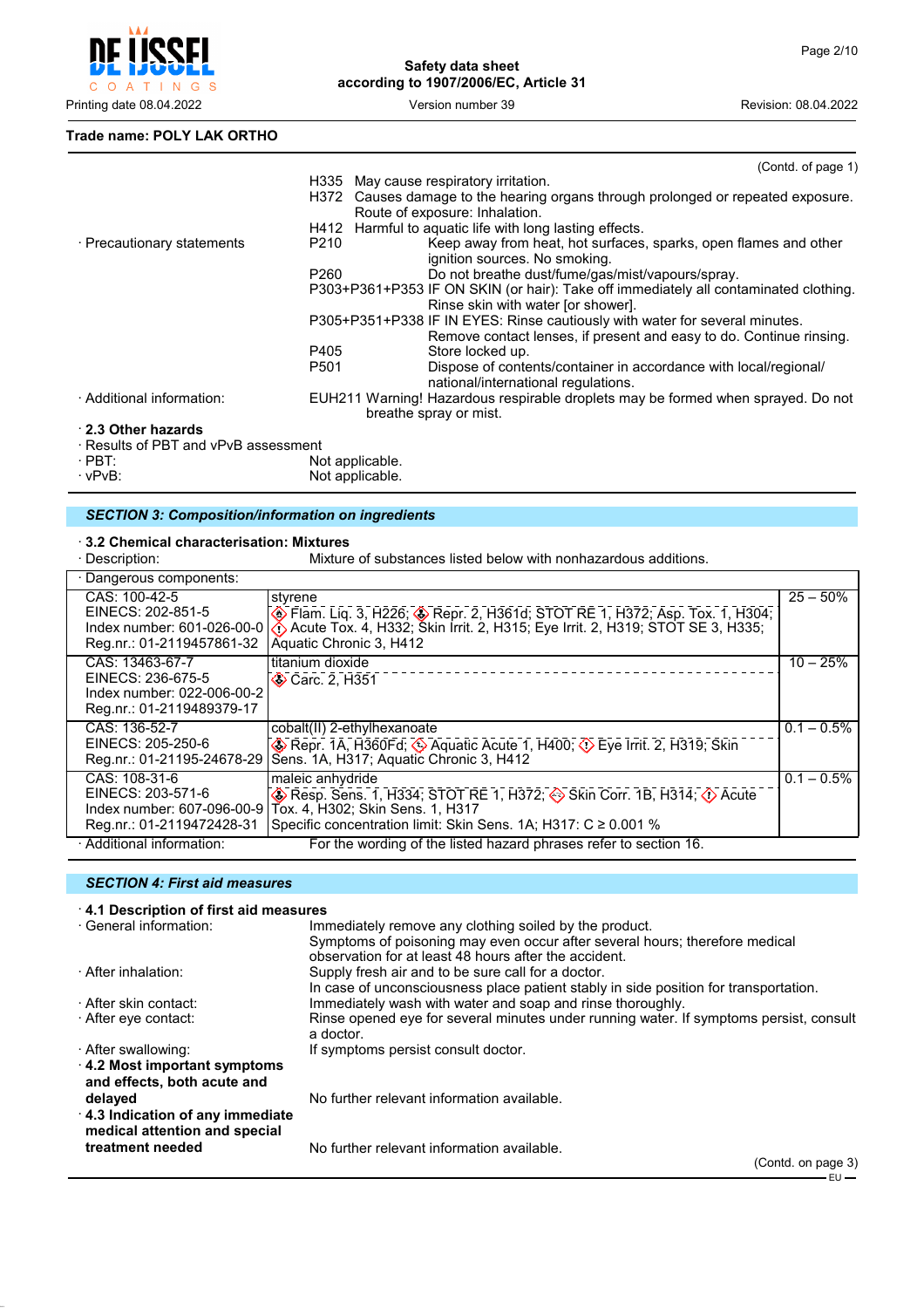O A T INGS

# **Safety data sheet according to 1907/2006/EC, Article 31**

Printing date 08.04.2022 Version number 39 Revision: 08.04.2022

#### **Trade name: POLY LAK ORTHO**

(Contd. of page 2)

| <b>SECTION 5: Firefighting measures</b>                                                        |                                                                 |
|------------------------------------------------------------------------------------------------|-----------------------------------------------------------------|
| 5.1 Extinguishing media<br>· Suitable extinguishing agents:<br>· For safety reasons unsuitable | CO2 or powder. Fight larger fires with alcohol resistant foam.  |
| extinguishing agents:                                                                          | Water with full jet                                             |
| .5.2 Special hazards arising from<br>the substance or mixture<br>⋅ 5.3 Advice for firefighters | During heating or in case of fire poisonous gases are produced. |
| · Protective equipment:                                                                        | Mouth respiratory protective device.                            |

#### *SECTION 6: Accidental release measures*

| 6.1 Personal precautions,<br>protective equipment and |                                                                                                     |
|-------------------------------------------------------|-----------------------------------------------------------------------------------------------------|
| emergency procedures                                  | Mount respiratory protective device.                                                                |
|                                                       | Wear protective equipment. Keep unprotected persons away.                                           |
| 6.2 Environmental precautions:                        | Do not allow product to reach sewage system or any water course.                                    |
|                                                       | Inform respective authorities in case of seepage into water course or sewage system.                |
|                                                       | Do not allow to enter sewers/ surface or ground water.                                              |
| $\cdot$ 6.3 Methods and material for                  |                                                                                                     |
| containment and cleaning up:                          | Absorb with liquid-binding material (sand, diatomite, acid binders, universal binders,<br>sawdust). |
|                                                       | Dispose contaminated material as waste according to item 13.<br>Ensure adequate ventilation.        |
| 6.4 Reference to other sections                       | See Section 7 for information on safe handling.                                                     |
|                                                       | See Section 8 for information on personal protection equipment.                                     |
|                                                       | See Section 13 for disposal information.                                                            |

| <b>SECTION 7: Handling and storage</b>                                                                                      |                                                                                                                                                                         |  |
|-----------------------------------------------------------------------------------------------------------------------------|-------------------------------------------------------------------------------------------------------------------------------------------------------------------------|--|
| $\cdot$ 7.1 Precautions for safe<br>handling                                                                                | Ensure good ventilation/exhaustion at the workplace.<br>Open and handle receptacle with care.                                                                           |  |
| Information about fire - and<br>explosion protection:                                                                       | Prevent formation of aerosols.<br>Keep ignition sources away - Do not smoke.<br>Protect against electrostatic charges.<br>Keep respiratory protective device available. |  |
| $\cdot$ 7.2 Conditions for safe storage, including any incompatibilities<br>· Storage:<br>$\cdot$ Requirements to be met by |                                                                                                                                                                         |  |
| storerooms and receptacles:<br>$\cdot$ Information about storage in one                                                     | No special requirements.                                                                                                                                                |  |
| common storage facility:<br>⋅ Further information about storage                                                             | Not required.                                                                                                                                                           |  |
| conditions:<br>$\cdot$ Recommended storage                                                                                  | Keep container tightly sealed.                                                                                                                                          |  |
| temperature:                                                                                                                | $5 - 30$                                                                                                                                                                |  |
| $\cdot$ 7.3 Specific end use(s)                                                                                             | No further relevant information available.                                                                                                                              |  |

#### \* *SECTION 8: Exposure controls/personal protection*

#### · **8.1 Control parameters**

· Additional information about

design of technical facilities: No further data; see item 7.

· Ingredients with limit values that require monitoring at the<br>workplace:

The product does not contain any relevant quantities of materials with critical values that have to be monitored at the workplace.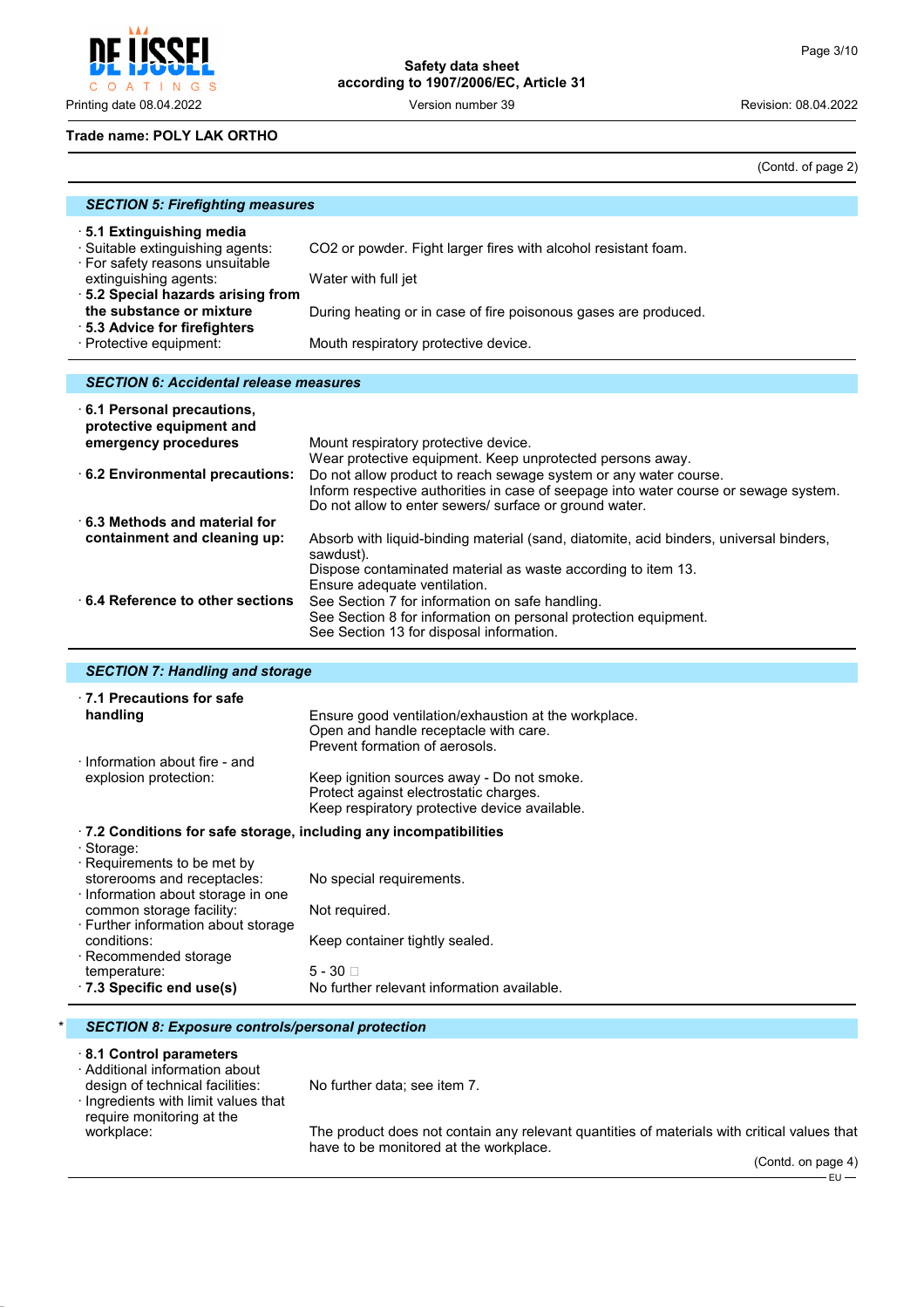**REP** Į C O A T I N G S

**Safety data sheet according to 1907/2006/EC, Article 31**

Printing date 08.04.2022 **Version number 39** Version number 39 Revision: 08.04.2022

## **Trade name: POLY LAK ORTHO**

|                                                                                              | (Contd. of page 3)                                                                             |  |  |
|----------------------------------------------------------------------------------------------|------------------------------------------------------------------------------------------------|--|--|
| · DNEL (Derived No Effect Level) for workers                                                 |                                                                                                |  |  |
| 100-42-5 styrene                                                                             |                                                                                                |  |  |
| Long-term - systemic effects, worker 406 mg/kg bw/day (Worker)<br>Dermal                     |                                                                                                |  |  |
| Inhalative   Acute - systemic effects, worker                                                | 289 mg/m <sup>3</sup> (Worker)                                                                 |  |  |
| Acute - local effects, worker                                                                | 306 mg/m <sup>3</sup> (Worker)                                                                 |  |  |
| Long-term - systemic effects, worker 85 mg/m <sup>3</sup> (Worker)                           |                                                                                                |  |  |
| 13463-67-7 titanium dioxide                                                                  |                                                                                                |  |  |
| Inhalative Long-term - local effects, worker                                                 | 10 mg/m <sup>3</sup> (Worker)                                                                  |  |  |
| 136-52-7 cobalt(II) 2-ethylhexanoate                                                         |                                                                                                |  |  |
| Inhalative Long-term - local effects, worker                                                 | $0.235$ mg/m <sup>3</sup> (Worker)                                                             |  |  |
| 108-31-6 maleic anhydride<br>Acute - systemic effects, worker<br>Dermal                      | 0.04 mg/kg bw/day (Worker)                                                                     |  |  |
| Acute - local effects, worker                                                                | $0.04 \mu g/cm^2$ (Worker)                                                                     |  |  |
| Long-term - systemic effects, worker 0.04 mg/kg bw/day (Worker)                              |                                                                                                |  |  |
| Long term - local effects, worker                                                            | 0.04 µg/cm <sup>2</sup> (Worker)                                                               |  |  |
| Inhalative   Acute - systemic effects, worker                                                | 0.8 mg/m <sup>3</sup> (Worker)                                                                 |  |  |
| Acute - local effects, worker                                                                | 0.8 mg/m <sup>3</sup> (Worker)                                                                 |  |  |
| Long-term - systemic effects, worker 0.4 mg/m <sup>3</sup> (Worker)                          |                                                                                                |  |  |
| Long-term - local effects, worker                                                            | 0.4 mg/m <sup>3</sup> (Worker)                                                                 |  |  |
| · DNEL (Derived No Effect Level) for the general population                                  |                                                                                                |  |  |
| 100-42-5 styrene                                                                             |                                                                                                |  |  |
| Oral                                                                                         | Long-term - systemic effects, general population 2.1 mg/kg bw/day (General population)         |  |  |
| Dermal                                                                                       | Long-term - systemic effects, general population 343 mg/kg bw/day (General population)         |  |  |
| Inhalative   Acute - systemic effects, general population                                    | 174.25 mg/m <sup>3</sup> (General population)                                                  |  |  |
| Acute - local effects, general population                                                    | 182.75 mg/m <sup>3</sup> (General population)                                                  |  |  |
|                                                                                              | Long-term - systemic effects, general population   10.2 mg/m <sup>3</sup> (General population) |  |  |
| 13463-67-7 titanium dioxide                                                                  |                                                                                                |  |  |
| Oral                                                                                         | Long-term - systemic effects, general population 700 mg/kg bw/day (General population)         |  |  |
| 136-52-7 cobalt(II) 2-ethylhexanoate                                                         |                                                                                                |  |  |
| Oral                                                                                         | Long-term - systemic effects, general population 0.0558 mg/kg bw/day (General population)      |  |  |
| Inhalative Long-term - local effects, general population                                     | 0.037 mg/m <sup>3</sup> (General population)                                                   |  |  |
| · PNEC (Predicted No Effect Concentration) values                                            |                                                                                                |  |  |
| 100-42-5 styrene                                                                             |                                                                                                |  |  |
| Aquatic compartment - freshwater                                                             | 0.028 mg/l (Sediment freshwater)                                                               |  |  |
| Aquatic compartment - marine water                                                           | 0.0028 mg/l (Marine water)                                                                     |  |  |
| Aquatic compartment - water, intermittent releases 0.04 mg/l (Intermittent release water)    |                                                                                                |  |  |
| Aquatic compartment - sediment in freshwater                                                 | 0.0614 mg/kg sed dw (Sediment freshwater)                                                      |  |  |
| Aquatic compartment - sediment in marine water                                               | 0.0614 mg/kg sed dw (Sediment marine water)                                                    |  |  |
| Terrestrial compartment - soil                                                               | 0.2 mg/kg dw (Soil)                                                                            |  |  |
| Sewage treatment plant                                                                       | $5$ mg/l (stp)                                                                                 |  |  |
|                                                                                              | 13463-67-7 titanium dioxide                                                                    |  |  |
| Aquatic compartment - freshwater                                                             | 0.127 mg/l (Freshwater)                                                                        |  |  |
| Aquatic compartment - marine water                                                           | 1 mg/l (Marine water)                                                                          |  |  |
| 0.61 mg/l (Intermittent release water)<br>Aquatic compartment - water, intermittent releases |                                                                                                |  |  |
| Aquatic compartment - sediment in freshwater                                                 | 1,000 mg/kg sed dw (Sediment freshwater)                                                       |  |  |
| Aquatic compartment - sediment in marine water<br>Terrestrial compartment - soil             | 100 mg/kg sed dw (Sediment marine water)<br>100 mg/kg dw (Soil)                                |  |  |
| Oral secondary poisoning                                                                     | 1,667 mg/kg food (Food sec poisoning)                                                          |  |  |
| 136-52-7 cobalt(II) 2-ethylhexanoate                                                         |                                                                                                |  |  |
| Aquatic compartment - freshwater                                                             | 0.00149 mg/l (Freshwater)                                                                      |  |  |
| 0.0069 mg/l (Marine water) ((Co))<br>Aquatic compartment - marine water                      |                                                                                                |  |  |
| Aquatic compartment - sediment in freshwater                                                 | 27.8 mg/kg sed dw (Sediment freshwater) ((Co))                                                 |  |  |
| Aquatic compartment - sediment in marine water                                               | 17.8 mg/kg sed dw (Sediment marine water)                                                      |  |  |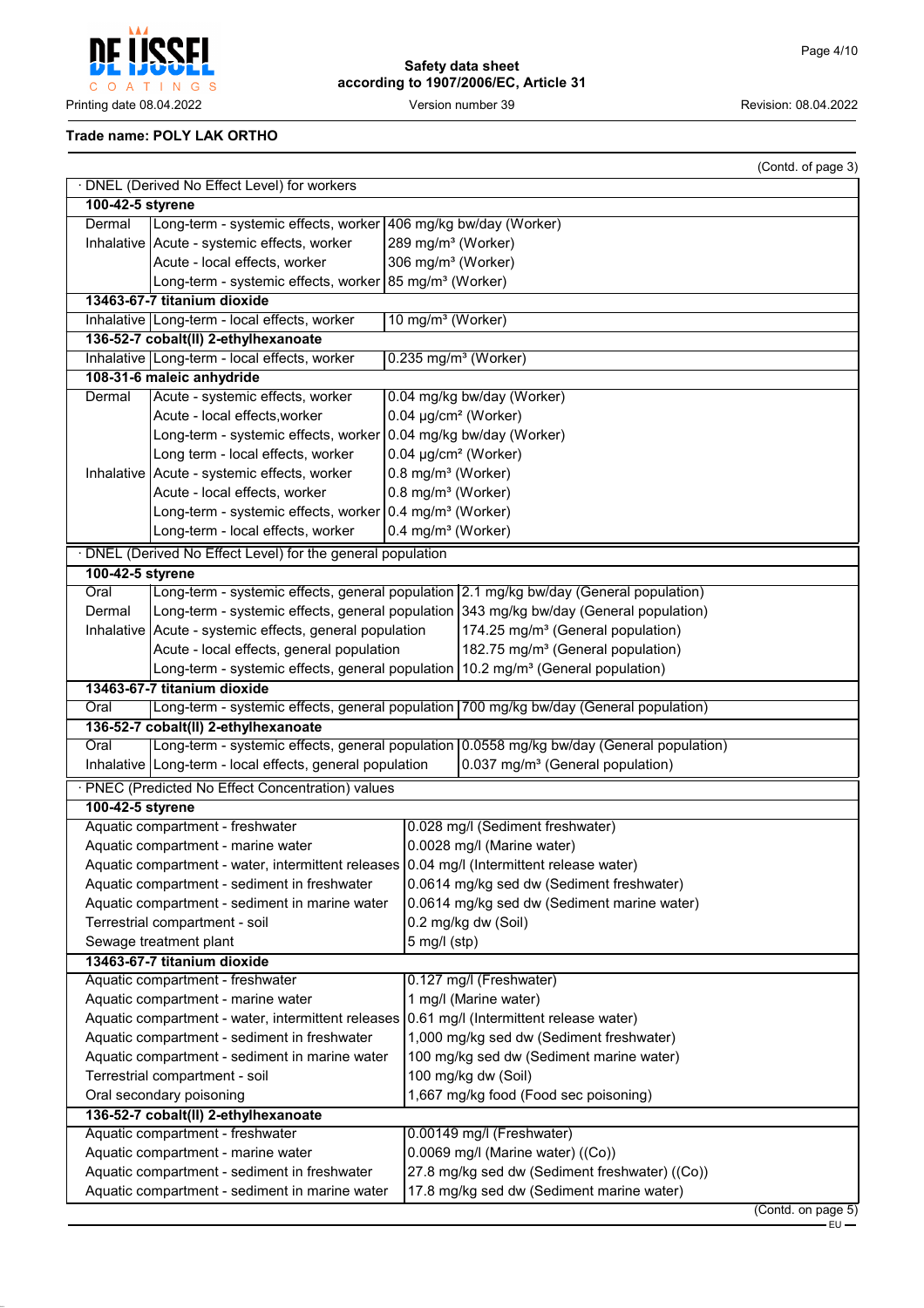וחסי  $\overline{\mathbf{r}}$ C O A T I N G S

**Safety data sheet according to 1907/2006/EC, Article 31**

Printing date 08.04.2022 **Version number 39** Version 100 Version 2002 Revision: 08.04.2022

## **Trade name: POLY LAK ORTHO**

|                                                                                                                               |                                                                                  | (Contd. of page 4)                                                                                                                                                                                                                                                                                                                                                                                                                                                                                        |
|-------------------------------------------------------------------------------------------------------------------------------|----------------------------------------------------------------------------------|-----------------------------------------------------------------------------------------------------------------------------------------------------------------------------------------------------------------------------------------------------------------------------------------------------------------------------------------------------------------------------------------------------------------------------------------------------------------------------------------------------------|
| Terrestrial compartment - soil                                                                                                |                                                                                  | 23.1 mg/kg dw (Soil) ((CoH))                                                                                                                                                                                                                                                                                                                                                                                                                                                                              |
| Sewage treatment plant                                                                                                        |                                                                                  | 1.08 mg/l (stp) $((Co))$                                                                                                                                                                                                                                                                                                                                                                                                                                                                                  |
| 108-31-6 maleic anhydride                                                                                                     |                                                                                  |                                                                                                                                                                                                                                                                                                                                                                                                                                                                                                           |
| Aquatic compartment - freshwater                                                                                              |                                                                                  | 0.04281 mg/l (Freshwater)                                                                                                                                                                                                                                                                                                                                                                                                                                                                                 |
| Aquatic compartment - marine water                                                                                            |                                                                                  | 0.004281 mg/l (Marine water)                                                                                                                                                                                                                                                                                                                                                                                                                                                                              |
| Aquatic compartment - water, intermittent releases                                                                            |                                                                                  | 0.4281 mg/l (Intermittent release water)                                                                                                                                                                                                                                                                                                                                                                                                                                                                  |
| Aquatic compartment - sediment in freshwater                                                                                  |                                                                                  | 0.334 mg/kg sed dw (Sediment freshwater)                                                                                                                                                                                                                                                                                                                                                                                                                                                                  |
| Aquatic compartment - sediment in marine water                                                                                |                                                                                  | 0.0334 mg/kg sed dw (Sediment marine water)                                                                                                                                                                                                                                                                                                                                                                                                                                                               |
| Terrestrial compartment - soil                                                                                                |                                                                                  | 0.0415 mg/kg dw (Soil)                                                                                                                                                                                                                                                                                                                                                                                                                                                                                    |
| · Additional information:                                                                                                     |                                                                                  | The lists valid during the making were used as basis.                                                                                                                                                                                                                                                                                                                                                                                                                                                     |
| 8.2 Exposure controls<br>· Personal protective equipment:<br>General protective and hygienic<br>measures:                     |                                                                                  | Keep away from foodstuffs, beverages and feed.<br>Immediately remove all soiled and contaminated clothing<br>Wash hands before breaks and at the end of work.<br>Store protective clothing separately.                                                                                                                                                                                                                                                                                                    |
| · Respiratory protection:                                                                                                     |                                                                                  | Avoid contact with the eyes and skin.<br>In case of brief exposure or low pollution use respiratory filter device. In case of<br>intensive or longer exposure use self-contained respiratory protective device.                                                                                                                                                                                                                                                                                           |
| · Protection of hands:                                                                                                        | Protective gloves<br>the preparation.                                            | The glove material has to be impermeable and resistant to the product/ the substance/                                                                                                                                                                                                                                                                                                                                                                                                                     |
| · Material of gloves                                                                                                          | diffusion and the degradation<br>Butyl rubber, BR<br>Fluorocarbon rubber (Viton) | Due to missing tests no recommendation to the glove material can be given for the<br>product/ the preparation/ the chemical mixture.<br>Selection of the glove material on consideration of the penetration times, rates of<br>The selection of the suitable gloves does not only depend on the material, but also on<br>further marks of quality and varies from manufacturer to manufacturer. As the product is<br>a preparation of several substances, the resistance of the glove material can not be |
| · Penetration time of glove material                                                                                          |                                                                                  | calculated in advance and has therefore to be checked prior to the application.<br>Recommended thickness of the material: $\geq 0.3$ mm<br>The exact break trough time has to be found out by the manufacturer of the protective<br>gloves and has to be observed.<br>For the mixture of chemicals mentioned below the penetration time has to be at least<br>480 minutes (Permeation according to EN 16523-1:2015: Level 6).                                                                             |
| · For the permanent contact gloves<br>made of the following materials are<br>suitable:                                        | Butyl rubber, BR<br>Fluorocarbon rubber (Viton)                                  |                                                                                                                                                                                                                                                                                                                                                                                                                                                                                                           |
| · As protection from splashes gloves<br>made of the following materials are<br>suitable:<br>· Not suitable are gloves made of | Nitrile rubber, NBR                                                              |                                                                                                                                                                                                                                                                                                                                                                                                                                                                                                           |
| the following materials:                                                                                                      | Leather gloves<br>Strong material gloves                                         |                                                                                                                                                                                                                                                                                                                                                                                                                                                                                                           |
| · Eye protection:                                                                                                             | Tightly sealed goggles                                                           |                                                                                                                                                                                                                                                                                                                                                                                                                                                                                                           |
|                                                                                                                               |                                                                                  |                                                                                                                                                                                                                                                                                                                                                                                                                                                                                                           |

| <b>SECTION 9: Physical and chemical properties</b> |                                                             |                    |
|----------------------------------------------------|-------------------------------------------------------------|--------------------|
| · General Information                              | . 9.1 Information on basic physical and chemical properties |                    |
| · Appearance:                                      |                                                             |                    |
| Form:                                              | Fluid                                                       |                    |
| Colour:                                            | According to product specification                          |                    |
| · Odour:                                           | Characteristic                                              |                    |
| Odour threshold:                                   | Not determined.                                             |                    |
| ⋅ pH-value at 20 °C:                               |                                                             |                    |
|                                                    |                                                             | (Contd. on page 6) |

 $-EU$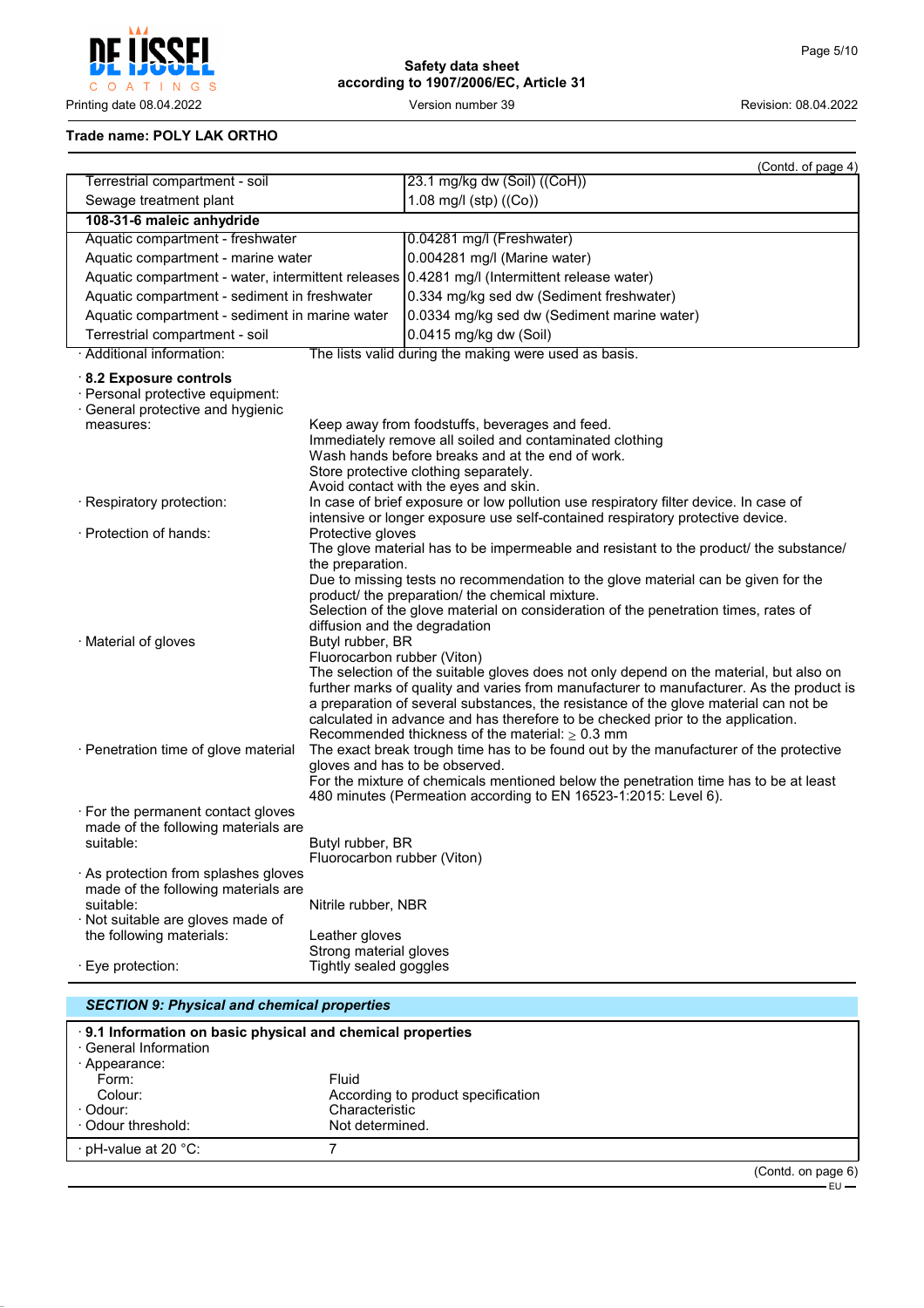$\mathsf{C}$ O A T INGS

# **Safety data sheet according to 1907/2006/EC, Article 31**

Printing date 08.04.2022 Version number 39 Revision: 08.04.2022

#### **Trade name: POLY LAK ORTHO**

|                                                                                                         | (Contd. of page 5)                                                                                        |
|---------------------------------------------------------------------------------------------------------|-----------------------------------------------------------------------------------------------------------|
| Change in condition<br>Melting point/freezing point:<br>Initial boiling point and boiling range: 145 °C | Undetermined.                                                                                             |
| · Flash point:                                                                                          | 31 °C (Pensky Martens, ASTM D93)                                                                          |
| · Flammability (solid, gas):                                                                            | Not applicable.                                                                                           |
| · Ignition temperature:                                                                                 | 480 °C                                                                                                    |
| · Decomposition temperature:                                                                            | Not determined.                                                                                           |
| · Auto-ignition temperature:                                                                            | Product is not selfigniting.                                                                              |
| · Explosive properties:                                                                                 | Product is not explosive. However, formation of explosive air/vapour mixtures are<br>possible.            |
| Explosion limits:<br>Lower:<br>Upper:                                                                   | 1.2 Vol %<br>8.9 Vol %                                                                                    |
| · Vapour pressure at 20 °C:                                                                             | 6 <sub>hPa</sub>                                                                                          |
| · Density at 20 °C:<br>· Relative density<br>· Vapour density<br>· Evaporation rate                     | 1.164 g/cm <sup>3</sup> (DIN 51757, ASTM D 1298)<br>Not determined.<br>Not determined.<br>Not determined. |
| · Solubility in / Miscibility with<br>water:                                                            | Not miscible or difficult to mix.                                                                         |
| · Partition coefficient: n-octanol/water:                                                               | Not determined.                                                                                           |
| · Viscosity:<br>Dynamic at 20 °C:<br>Kinematic at 40 $°C$ :                                             | 2,400 - 2,800 mPas (Brookfield, ASTM D1544)<br>$2,000 - 2,350$ mm <sup>2</sup> /s                         |
| Solvent content:<br>Organic solvents:<br>VOC (2004/42/EC):                                              | 28.3%<br>28.30 %                                                                                          |
| Solids content:                                                                                         | 71.6%                                                                                                     |
| $\cdot$ 9.2 Other information                                                                           | No further relevant information available.                                                                |

# *SECTION 10: Stability and reactivity*

| 10.1 Reactivity<br>10.2 Chemical stability             | No further relevant information available.            |
|--------------------------------------------------------|-------------------------------------------------------|
| · Thermal decomposition /<br>conditions to be avoided: | No decomposition if used according to specifications. |
| 10.3 Possibility of hazardous<br>reactions             | No dangerous reactions known.                         |
| ↑ 10.4 Conditions to avoid                             | No further relevant information available.            |
| 10.5 Incompatible materials:                           | No further relevant information available.            |
| ⋅ 10.6 Hazardous decomposition                         |                                                       |
| products:                                              | No dangerous decomposition products known.            |

## **SECTION 11: Toxicological information**

· **11.1 Information on toxicological effects**

**Processity** and available data, the classification criteria are not met.

| <b>ACULE LOXICITY</b> | · LD/LC50 values relevant for classification: |       |                | Based on available data, the classification criteria are not met. |  |                    |  |
|-----------------------|-----------------------------------------------|-------|----------------|-------------------------------------------------------------------|--|--------------------|--|
| ⋅ Components          | Type                                          | Value | <b>Species</b> |                                                                   |  |                    |  |
| 100-42-5 styrene      |                                               |       |                |                                                                   |  |                    |  |
| Oral                  | LD50 5,000 mg/kg (Rat)                        |       |                |                                                                   |  |                    |  |
|                       | 13463-67-7 titanium dioxide                   |       |                |                                                                   |  |                    |  |
| Oral                  | $ LD50  > 20,000$ mg/kg (Rat)                 |       |                |                                                                   |  |                    |  |
|                       | Dermal $ LD50 $ > 10,000 mg/kg (Rabbit)       |       |                |                                                                   |  |                    |  |
|                       |                                               |       |                |                                                                   |  | (Contd. on page 7) |  |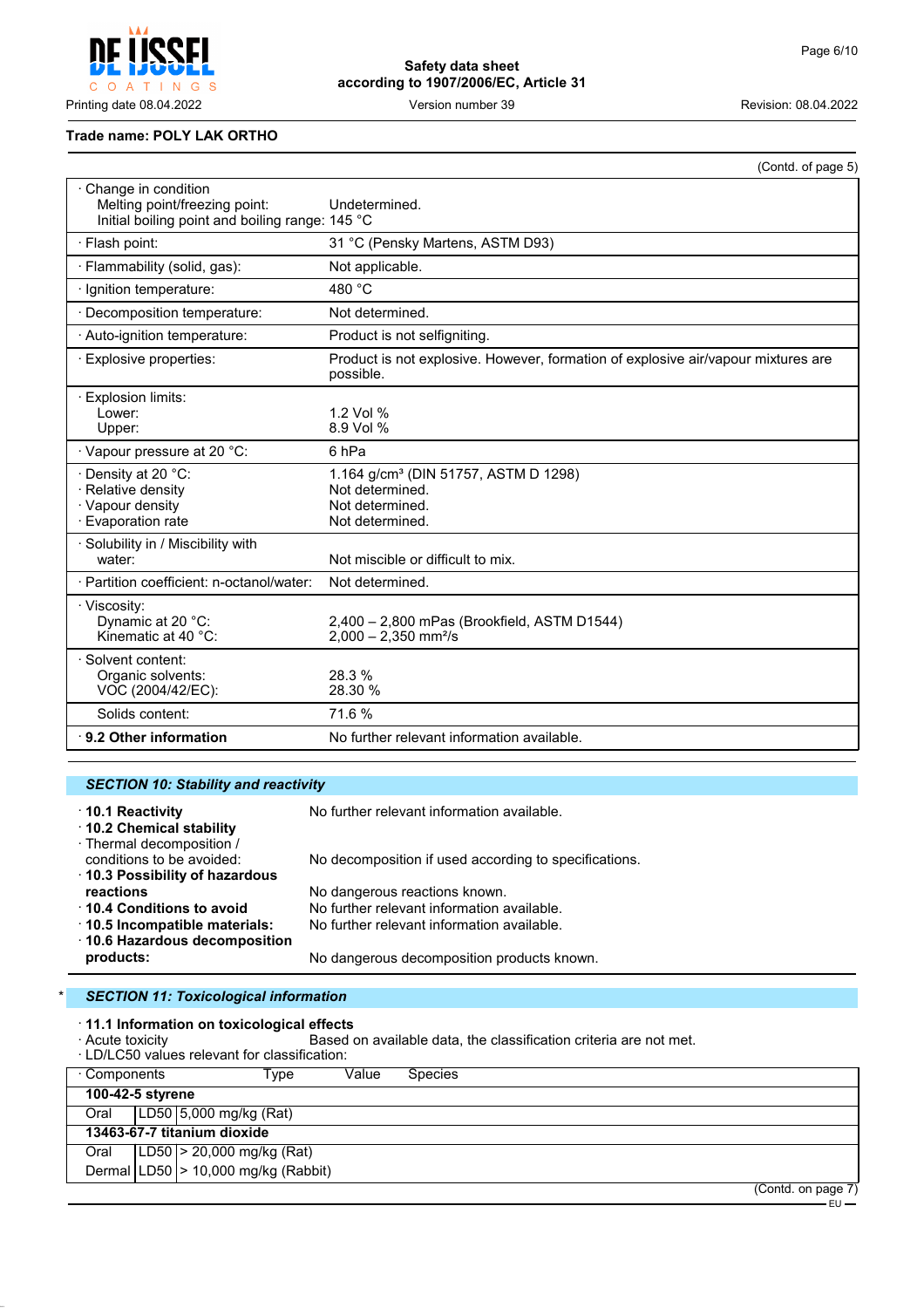$\mathsf{C}$ O A T I N G S

Printing date 08.04.2022 Version number 39 Revision: 08.04.2022

# **Safety data sheet according to 1907/2006/EC, Article 31**

#### **Trade name: POLY LAK ORTHO**

|                                                                                                                                             | (Contd. of page 6)                                                                                            |  |  |  |
|---------------------------------------------------------------------------------------------------------------------------------------------|---------------------------------------------------------------------------------------------------------------|--|--|--|
| 108-31-6 maleic anhydride                                                                                                                   |                                                                                                               |  |  |  |
| LD50 400 mg/kg (Rat)<br>Oral                                                                                                                |                                                                                                               |  |  |  |
| Dermal LD50 2,620 mg/kg (Rabbit)                                                                                                            |                                                                                                               |  |  |  |
| · Primary irritant effect:                                                                                                                  |                                                                                                               |  |  |  |
| $\cdot$ Skin corrosion/irritation                                                                                                           | Causes skin irritation.                                                                                       |  |  |  |
| · Serious eye damage/irritation<br>· Respiratory or skin sensitisation                                                                      | Causes serious eye irritation.<br>May cause an allergic skin reaction.                                        |  |  |  |
| · Additional toxicological information:                                                                                                     |                                                                                                               |  |  |  |
|                                                                                                                                             | · CMR effects (carcinogenity, mutagenicity and toxicity for reproduction)                                     |  |  |  |
| · Germ cell mutagenicity                                                                                                                    | Based on available data, the classification criteria are not met.                                             |  |  |  |
| · Carcinogenicity                                                                                                                           | Based on available data, the classification criteria are not met.                                             |  |  |  |
| · Reproductive toxicity                                                                                                                     | Suspected of damaging the unborn child.                                                                       |  |  |  |
| STOT-single exposure                                                                                                                        | May cause respiratory irritation.                                                                             |  |  |  |
| · STOT-repeated exposure                                                                                                                    | Causes damage to the hearing organs through prolonged or repeated exposure. Route<br>of exposure: Inhalation. |  |  |  |
| · Aspiration hazard                                                                                                                         | Based on available data, the classification criteria are not met.                                             |  |  |  |
|                                                                                                                                             |                                                                                                               |  |  |  |
| <b>SECTION 12: Ecological information</b>                                                                                                   |                                                                                                               |  |  |  |
|                                                                                                                                             |                                                                                                               |  |  |  |
| $\cdot$ 12.1 Toxicity                                                                                                                       |                                                                                                               |  |  |  |
| · Aquatic toxicity:                                                                                                                         | No further relevant information available.                                                                    |  |  |  |
| Type of test Effective concentration Method                                                                                                 | Assessment                                                                                                    |  |  |  |
| 100-42-5 styrene                                                                                                                            |                                                                                                               |  |  |  |
| <b>EC50</b><br>Oral                                                                                                                         | 5.1 mg/l (Daphnia magna)                                                                                      |  |  |  |
| Inhalative LC50/4 h<br>24 mg/l (Rat)                                                                                                        |                                                                                                               |  |  |  |
| LC50/96 h 25 mg/l (Lepomis macrochirus)                                                                                                     |                                                                                                               |  |  |  |
| 108-31-6 maleic anhydride                                                                                                                   |                                                                                                               |  |  |  |
| <b>EC50</b><br>Oral                                                                                                                         | 84 mg/l (Daphnia magna)                                                                                       |  |  |  |
|                                                                                                                                             | 29 mg/l (Desmodesmus subspicatus)                                                                             |  |  |  |
| Inhalative   LC50/96 h   138 mg/l (Lepomis macrochirus)                                                                                     |                                                                                                               |  |  |  |
| 12.2 Persistence and                                                                                                                        |                                                                                                               |  |  |  |
| degradability                                                                                                                               | No further relevant information available.                                                                    |  |  |  |
| · 12.3 Bioaccumulative potential                                                                                                            | No further relevant information available.                                                                    |  |  |  |
| 12.4 Mobility in soil                                                                                                                       | No further relevant information available.                                                                    |  |  |  |
| · Ecotoxical effects:                                                                                                                       |                                                                                                               |  |  |  |
| $\cdot$ Remark:                                                                                                                             | Harmful to fish                                                                                               |  |  |  |
| · Additional ecological information:<br>· General notes:<br>Water hazard class 2 (German Regulation) (Self-assessment): hazardous for water |                                                                                                               |  |  |  |
|                                                                                                                                             | Do not allow product to reach ground water, water course or sewage system.                                    |  |  |  |
|                                                                                                                                             | Danger to drinking water if even small quantities leak into the ground.                                       |  |  |  |
|                                                                                                                                             | Harmful to aquatic organisms                                                                                  |  |  |  |
| 12.5 Results of PBT and vPvB assessment                                                                                                     |                                                                                                               |  |  |  |
| $\cdot$ PBT:                                                                                                                                | Not applicable.                                                                                               |  |  |  |
| $\cdot$ vPvB:                                                                                                                               | Not applicable.                                                                                               |  |  |  |
| 12.6 Other adverse effects                                                                                                                  | No further relevant information available.                                                                    |  |  |  |

## *SECTION 13: Disposal considerations*

# · **13.1 Waste treatment methods**

Must not be disposed together with household garbage. Do not allow product to reach sewage system.

| · European waste catalogue |                                                                                                                                                                           |  |  |
|----------------------------|---------------------------------------------------------------------------------------------------------------------------------------------------------------------------|--|--|
|                            | 08 00 00   WASTES FROM THE MANUFACTURE, FORMULATION, SUPPLY AND USE (MFSU) OF COATINGS<br>(PAINTS, VARNISHES AND VITREOUS ENAMELS), ADHESIVES, SEALANTS AND PRINTING INKS |  |  |
|                            |                                                                                                                                                                           |  |  |
| 08 01 00                   | wastes from MFSU and removal of paint and varnish                                                                                                                         |  |  |
| 08 01 11*                  | waste paint and varnish containing organic solvents or other hazardous substances                                                                                         |  |  |
| HP3                        | l Flammable                                                                                                                                                               |  |  |
| HP4                        | Irritant - skin irritation and eye damage                                                                                                                                 |  |  |
| HP <sub>5</sub>            | Specific Target Organ Toxicity (STOT)/Aspiration Toxicity                                                                                                                 |  |  |
| HP7                        | ∣Carcinoqenic                                                                                                                                                             |  |  |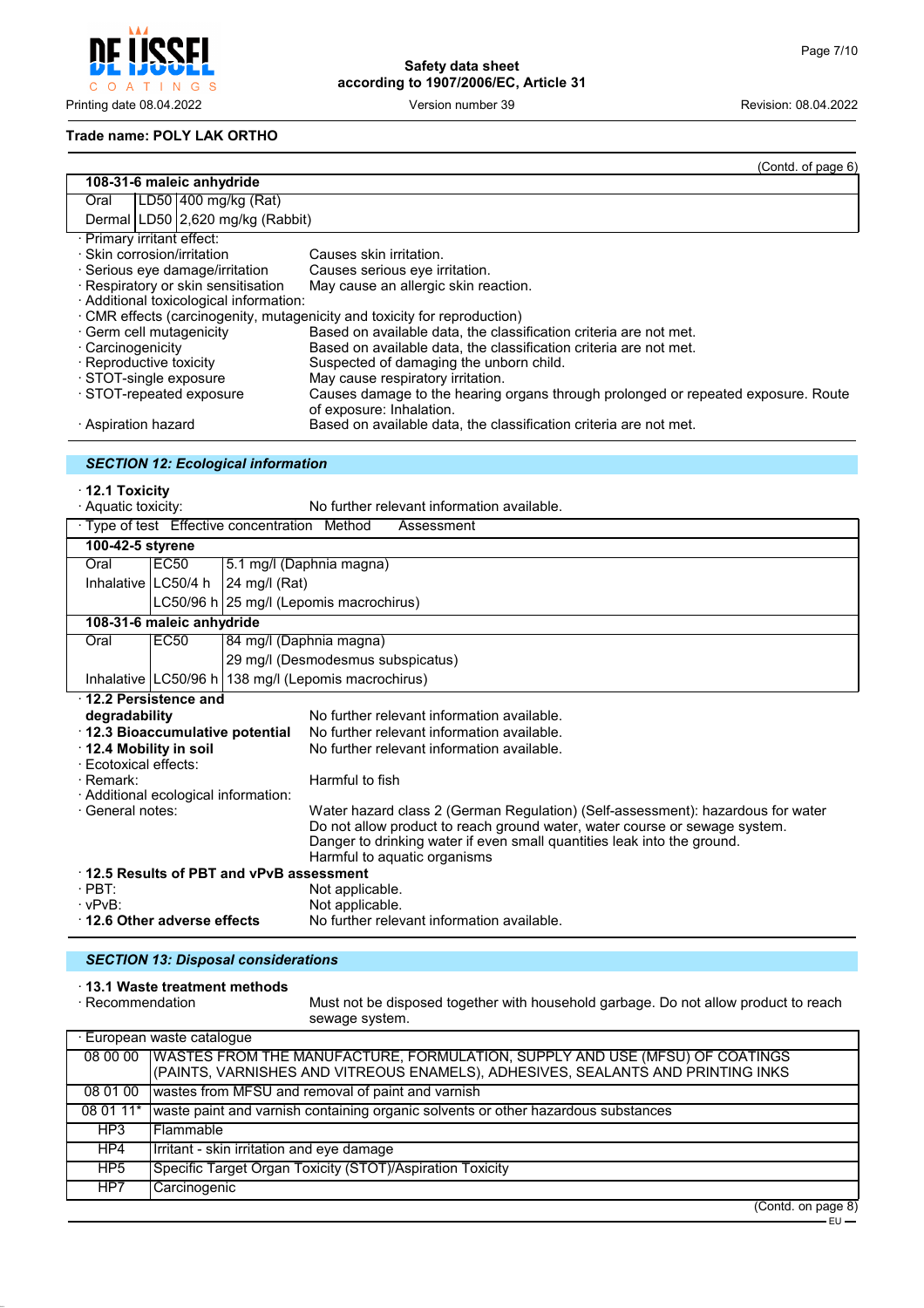**Safety data sheet according to 1907/2006/EC, Article 31**

Printing date 08.04.2022 Version number 39 Revision: 08.04.2022

#### **Trade name: POLY LAK ORTHO**

INGS

|             |                              | (Contd. of page 7) |
|-------------|------------------------------|--------------------|
| <b>HP10</b> | Toxic for reproduction       |                    |
| <b>HP14</b> | Ecotoxic                     |                    |
|             | $\cdot$ Uncleaned nackaging: |                    |

· Uncleaned packaging:

 $\circ$ A T

· Recommendation: Disposal must be made according to official regulations.

| <b>SECTION 14: Transport information</b>                                                                                  |                                                                                                                             |
|---------------------------------------------------------------------------------------------------------------------------|-----------------------------------------------------------------------------------------------------------------------------|
| $\cdot$ 14.1 UN-Number<br>· ADR/RID/ADN, IMDG, IATA                                                                       | UN1263                                                                                                                      |
| 14.2 UN proper shipping name<br>· ADR/RID/ADN<br>· IMDG, IATA                                                             | 1263 PAINT<br><b>PAINT</b>                                                                                                  |
| 14.3 Transport hazard class(es)                                                                                           |                                                                                                                             |
| · ADR/RID/ADN<br>· Class<br>· Label                                                                                       | 3 (F1) Flammable liquids.<br>_ _ _ _ _ _ _ _ _ _ _ _ _ _ _                                                                  |
| · IMDG, IATA<br>· Class<br>· Label                                                                                        | 3 Flammable liquids.<br>3                                                                                                   |
| 14.4 Packing group<br>· ADR/RID/ADN, IMDG, IATA                                                                           | Ш                                                                                                                           |
| 14.5 Environmental hazards:<br>· Marine pollutant:                                                                        | No                                                                                                                          |
| 14.6 Special precautions for user<br>· Hazard identification number (Kemler code):<br>· EMS Number:<br>· Stowage Category | Warning: Flammable liquids.<br>30<br>$F-E, S-E$<br>A                                                                        |
| 14.7 Transport in bulk according to Annex II of Marpol<br>and the IBC Code                                                | Not applicable.                                                                                                             |
| · Transport/Additional information:                                                                                       |                                                                                                                             |
| · ADR/RID/ADN<br>· Limited quantities (LQ)<br>$\cdot$ Excepted quantities (EQ)<br>· Transport category                    | 5L<br>Code: E1<br>Maximum net quantity per inner packaging: 30 ml<br>Maximum net quantity per outer packaging: 1000 ml<br>3 |
| · Tunnel restriction code<br>$\cdot$ Remarks:                                                                             | D/F<br>In packsize up to 450 liter exempt from ADR according ADR<br>2.2.3.1.5.                                              |
| ∴IMDG<br>· Limited quantities (LQ)<br>· Excepted quantities (EQ)                                                          | 5L<br>Code: E1<br>Maximum net quantity per inner packaging: 30 ml<br>Maximum net quantity per outer packaging: 1000 ml      |
| $\cdot$ Remarks:                                                                                                          | In packaging up to 30 litres excempt according to IMDG 2.3.2.5.                                                             |
| · UN "Model Regulation":                                                                                                  | UN 1263 PAINT, 3, III                                                                                                       |

#### \* *SECTION 15: Regulatory information*

#### · **15.1 Safety, health and environmental regulations/legislation specific for the substance or mixture**

· Directive 2012/18/EU

· Named dangerous substances -

ANNEX I THE SECTE IN NONE Of the ingredients is listed.<br>
Seveso category The SECTLAMMABLE LIQUIDS P5c FLAMMABLE LIQUIDS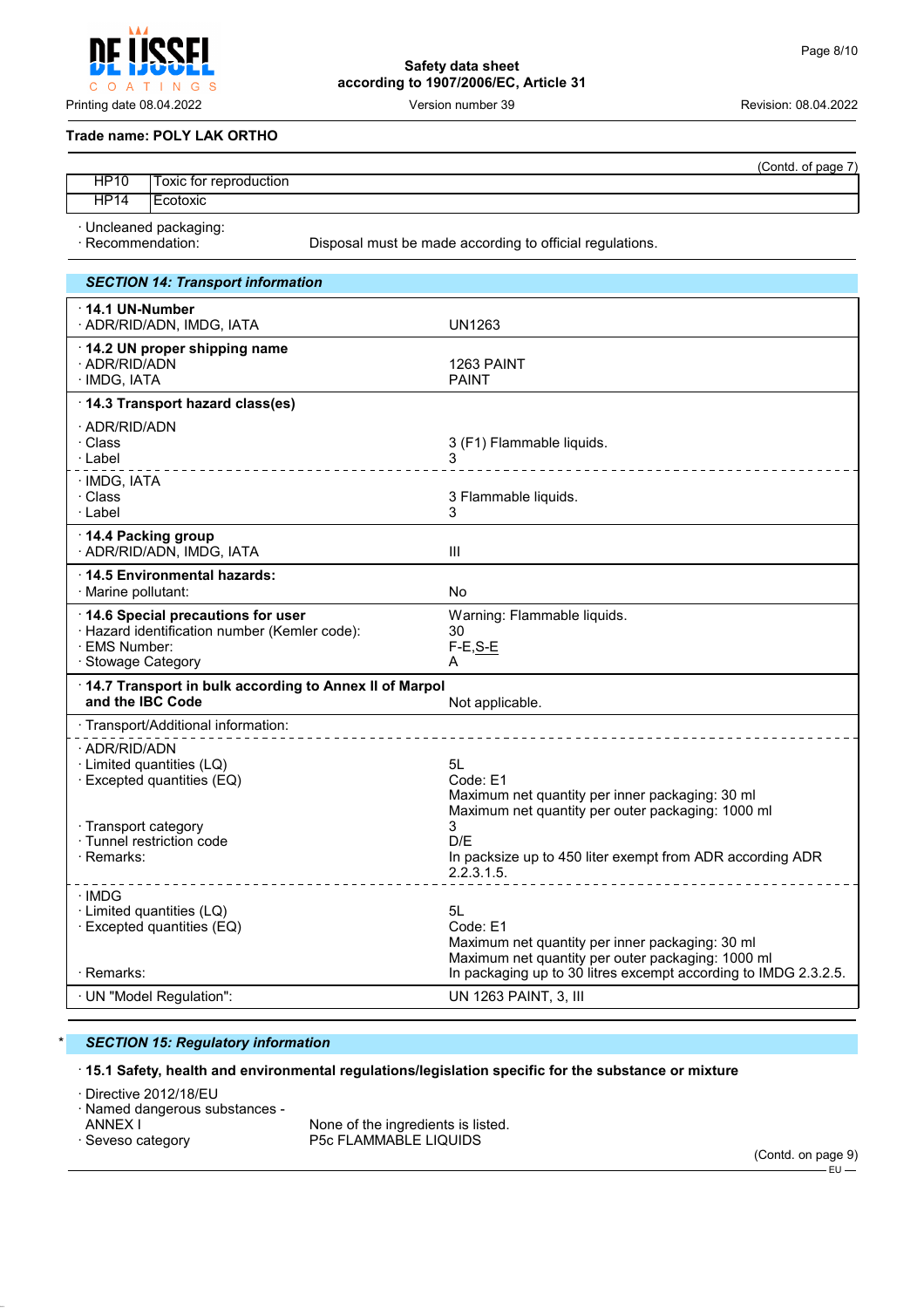C O A T I N G S

**Safety data sheet according to 1907/2006/EC, Article 31**

Printing date 08.04.2022 **Version number 39** Version number 39 Revision: 08.04.2022

# **Trade name: POLY LAK ORTHO**

| ⋅ Qualifying quantity (tonnes) for the                              | (Contd. of page 8)                                                                                                                                                                                        |
|---------------------------------------------------------------------|-----------------------------------------------------------------------------------------------------------------------------------------------------------------------------------------------------------|
| application of lower-tier                                           |                                                                                                                                                                                                           |
| requirements                                                        | 5,000t                                                                                                                                                                                                    |
| · Qualifying quantity (tonnes) for the<br>application of upper-tier |                                                                                                                                                                                                           |
| requirements                                                        | 50,000 t                                                                                                                                                                                                  |
| · REGULATION (EC) No 1907/2006                                      |                                                                                                                                                                                                           |
| <b>ANNEX XVII</b>                                                   | Conditions of restriction: 3                                                                                                                                                                              |
| - Annex II                                                          | · DIRECTIVE 2011/65/EU on the restriction of the use of certain hazardous substances in electrical and electronic equipment                                                                               |
| None of the ingredients is listed.                                  |                                                                                                                                                                                                           |
| · REGULATION (EU) 2019/1148                                         |                                                                                                                                                                                                           |
|                                                                     | · Annex I - RESTRICTED EXPLOSIVES PRECURSORS (Upper limit value for the purpose of licensing under Article 5(3))                                                                                          |
| None of the ingredients is listed.                                  |                                                                                                                                                                                                           |
| · Annex II - REPORTABLE EXPLOSIVES PRECURSORS                       |                                                                                                                                                                                                           |
| None of the ingredients is listed.                                  |                                                                                                                                                                                                           |
| · Regulation (EC) No 273/2004 on drug precursors                    |                                                                                                                                                                                                           |
| None of the ingredients is listed.                                  |                                                                                                                                                                                                           |
| drug precursors                                                     | · Regulation (EC) No 111/2005 laying down rules for the monitoring of trade between the Community and third countries in                                                                                  |
| None of the ingredients is listed.                                  |                                                                                                                                                                                                           |
| · National regulations:                                             |                                                                                                                                                                                                           |
| · Technical instructions (air):                                     | Share in %<br>Class                                                                                                                                                                                       |
|                                                                     | 0.1                                                                                                                                                                                                       |
|                                                                     | 28.3<br>NΚ                                                                                                                                                                                                |
| ⋅15.2 Chemical safety                                               |                                                                                                                                                                                                           |
| assessment:                                                         | A Chemical Safety Assessment has not been carried out.                                                                                                                                                    |
|                                                                     |                                                                                                                                                                                                           |
| <b>SECTION 16: Other information</b>                                |                                                                                                                                                                                                           |
|                                                                     | This information is based on our present knowledge. However, this shall not constitute a guarantee for any specific product<br>features and shall not establish a legally valid contractual relationship. |
| · Relevant phrases                                                  | H226<br>Flammable liquid and vapour.                                                                                                                                                                      |
|                                                                     | Harmful if swallowed.<br>H302                                                                                                                                                                             |
|                                                                     | May be fatal if swallowed and enters airways.<br>H304                                                                                                                                                     |
|                                                                     | H314<br>Causes severe skin burns and eye damage.<br>H315<br>Causes skin irritation.                                                                                                                       |
|                                                                     | H317<br>May cause an allergic skin reaction.                                                                                                                                                              |
|                                                                     | H319<br>Causes serious eye irritation.                                                                                                                                                                    |
|                                                                     | H332<br>Harmful if inhaled.                                                                                                                                                                               |
|                                                                     | H334<br>May cause allergy or asthma symptoms or breathing difficulties if inhaled.                                                                                                                        |
|                                                                     | H335<br>May cause respiratory irritation.<br>H351<br>Suspected of causing cancer.                                                                                                                         |
|                                                                     | H360Fd May damage fertility. Suspected of damaging the unborn child.                                                                                                                                      |
|                                                                     | H361d Suspected of damaging the unborn child.                                                                                                                                                             |
|                                                                     | H372<br>Causes damage to organs through prolonged or repeated exposure.                                                                                                                                   |
|                                                                     | H400<br>Very toxic to aquatic life.<br>H412<br>Harmful to aquatic life with long lasting effects.                                                                                                         |
| · Classification according to                                       |                                                                                                                                                                                                           |
| Regulation (EC) No 1272/2008                                        | The classification of the mixture is generally based on the calculation method using<br>substance data according to Regulation (EC) No 1272/2008.                                                         |
| Flammable liquids                                                   | On basis of test data                                                                                                                                                                                     |
| Skin corrosion/irritation                                           | The classification of the mixture is generally based on the                                                                                                                                               |

| Skin corrosion/irritation                                  | The classification of the mixture is generally based on the |
|------------------------------------------------------------|-------------------------------------------------------------|
| Serious eye damage/eye irritation                          | calculation method using substance data according to        |
| Skin sensitisation                                         | Regulation (EC) No 1272/2008.                               |
| Reproductive toxicity                                      |                                                             |
| Specific target organ toxicity (single exposure)           |                                                             |
| Specific target organ toxicity (repeated exposure)         |                                                             |
| Hazardous to the aquatic environment - long-term (chronic) |                                                             |
| aquatic hazard                                             |                                                             |
|                                                            |                                                             |